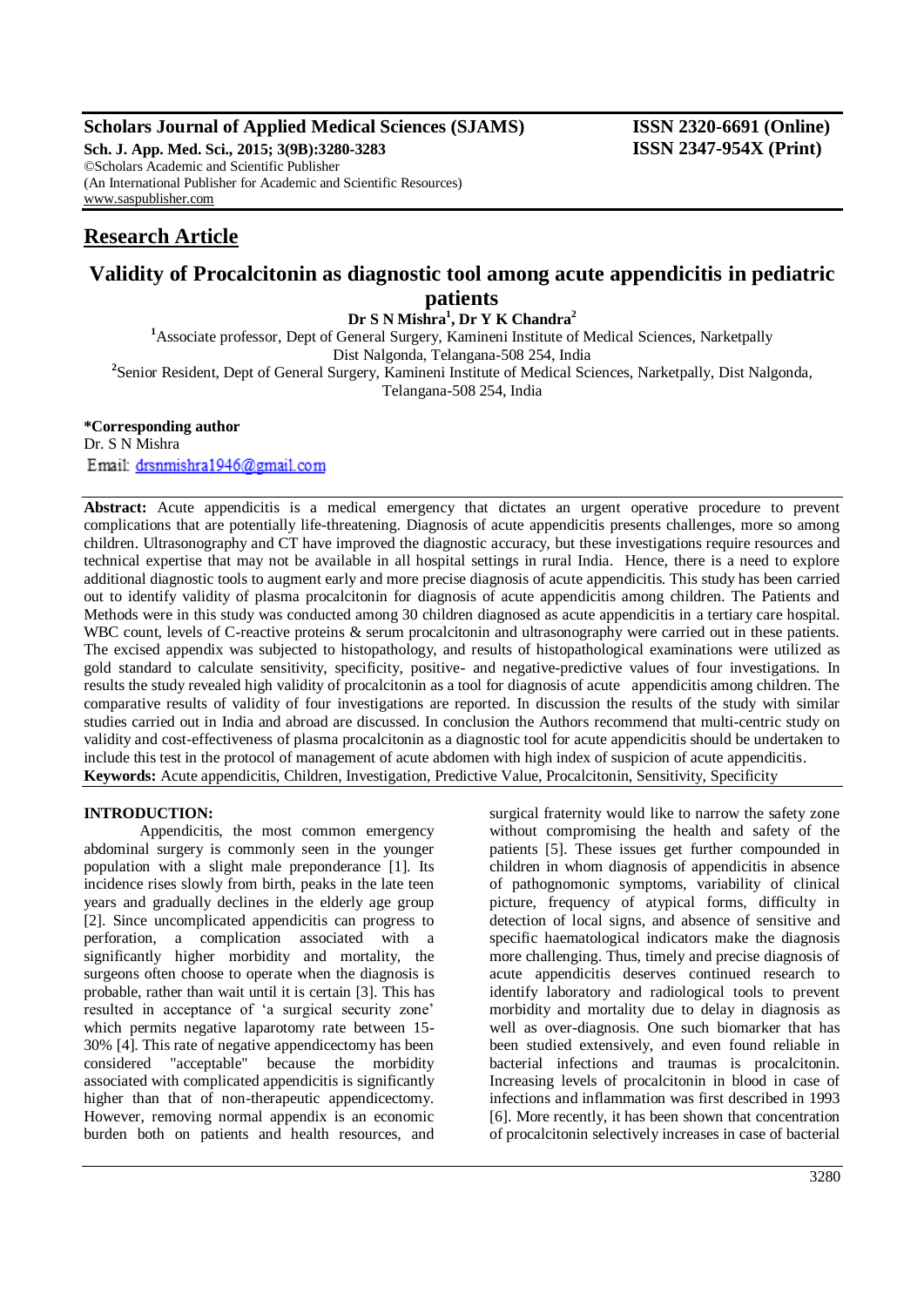infections, while in case of other infections (viral, autoimmune) its concentration remains normal [7-9]. In addition, investigations have been carried out demonstrating the role of procalcitonin for diagnoses and prognosis of the post operational complications in case of various surgical pathologies [10, 11]. The significance of procalcitonin level to differentiate infections of bacterial origin from nonbacterial inflammations, predict outcome of disease, and probability of post operational complications has been well established. Thus quantitative estimation of procalcitonin is widely used parameters and is considered as sensitive and specific as fever, leukocyte count, or erythrocytes' sedimentation rate.

However, there is glaring lack of studies on role of procalcitonin, as a biomarker of inflammation in pediatric surgeries. This study aims to study the role of procalcitonin, as an inflammatory biomarker in children with acute appendicitis, and to compare the validity of Procalcitonin (PCT) with C-reactive protein (CRP), White Blood Cell count (WBC) and Ultrasonography (USG) as a diagnostic test among pediatric acute appendicitis cases.

**PATIENTS AND METHODS:** 

The case-series study included thirty patients under the age of 15 years admitted to department of General

Surgery, Kamineni Institute of Medical Sciences, Narketpally, during the period October 2011-September 2013. Written informed consent from the parents of patients, and approval from institutional ethical committee were obtained. Detailed history and findings of clinical examination were recorded in a pretested structured questionnaire. Blood samples were collected from each patient and subjected to WBC count, CRP levels, and serum PCT levels. Ultrasonographies (USG) of abdomen/pelvis were requisitioned in all cases. Surgical findings were recorded and the appendix specimen was sent for histopathological examination. Taking histopathology as gold- standard, the validity parameters of CRP, WBC count, serum PCT and USG were calculated.

## **RESULTS:**

The study included 30 patients up to 15 years of age admitted in the department of General Surgery who underwent surgery for acute appendicitis. Age and sex distribution of the patients is shown in Table 1. Table reveals that two-third of the patients were in age group 11 to 15 years and 14 (73.3%) were males.

Histologically 24 out of 30 patients were confirmed as cases of acute appendicitis. The test positive and negative for each investigation is tabulated in Table 2.

| Table 1: Age and Sex distribution of Study Patients (n=30) |                    |                     |              |  |  |  |
|------------------------------------------------------------|--------------------|---------------------|--------------|--|--|--|
| Age in years                                               | Number of Boys (%) | Number of Girls (%) | Total $(\%)$ |  |  |  |
|                                                            |                    |                     |              |  |  |  |
| $6-10$                                                     |                    |                     |              |  |  |  |
| $11 - 15$                                                  | 14                 |                     | 20           |  |  |  |
| Total                                                      | 22(73.3)           | 8(26.7)             | 30(100.0)    |  |  |  |

**Table 1: Age and Sex distribution of Study Patients (n=30)**

| Table 2. Results of valued investigations in Appendicity among Children |                                   |                           |                           |  |  |  |  |
|-------------------------------------------------------------------------|-----------------------------------|---------------------------|---------------------------|--|--|--|--|
| Diagnostic Test                                                         | <b>Result of Diagnostic tests</b> | Acute appendicitis        | Acute appendicitis        |  |  |  |  |
|                                                                         |                                   | Present $n=24$            | Absent $n=6$              |  |  |  |  |
|                                                                         |                                   | (confirmed)<br>by         | (confirmed)<br>by         |  |  |  |  |
|                                                                         |                                   | histopathological report) | histopathological report) |  |  |  |  |
|                                                                         | Suggestive of Appendicitis        | 16                        |                           |  |  |  |  |
|                                                                         | (Test Positive)                   | (True positive)           | (False positive)          |  |  |  |  |
| WBC count                                                               | Non-suggestive of Appendicitis    | 8                         |                           |  |  |  |  |
| (12,000/cmm)                                                            | (Test Negative)                   | (False negative)          | (True negative)           |  |  |  |  |
|                                                                         | <b>Suggestive of Appendicitis</b> | 8                         | 4                         |  |  |  |  |
|                                                                         | (Test Positive)                   | (True positive)           | (False positive)          |  |  |  |  |
| <b>CRP</b>                                                              | Non-suggestive of Appendicitis    | 16                        |                           |  |  |  |  |
|                                                                         | (Test Negative)                   | (False negative)          | (True negative)           |  |  |  |  |
|                                                                         | <b>Suggestive of Appendicitis</b> | 22                        |                           |  |  |  |  |
|                                                                         | (Test Positive)                   | (True positive)           | (False positive)          |  |  |  |  |
| Procalcitonin                                                           | Non-suggestive of Appendicitis    | $\mathfrak{D}$            | 6                         |  |  |  |  |
|                                                                         | (Test Negative)                   | (False negative)          | (True negative)           |  |  |  |  |
|                                                                         | Suggestive of Appendicitis        | 20                        | 4                         |  |  |  |  |
| <b>USG</b>                                                              | (Test Positive)                   | (True positive)           | (False positive)          |  |  |  |  |
|                                                                         | Non-suggestive of Appendicitis    | 4                         | 2                         |  |  |  |  |
|                                                                         | (Test Negative)                   | (False negative)          | (True negative)           |  |  |  |  |
|                                                                         |                                   |                           |                           |  |  |  |  |

### **Table 2: Results of various Investigations in Appendicitis among Children**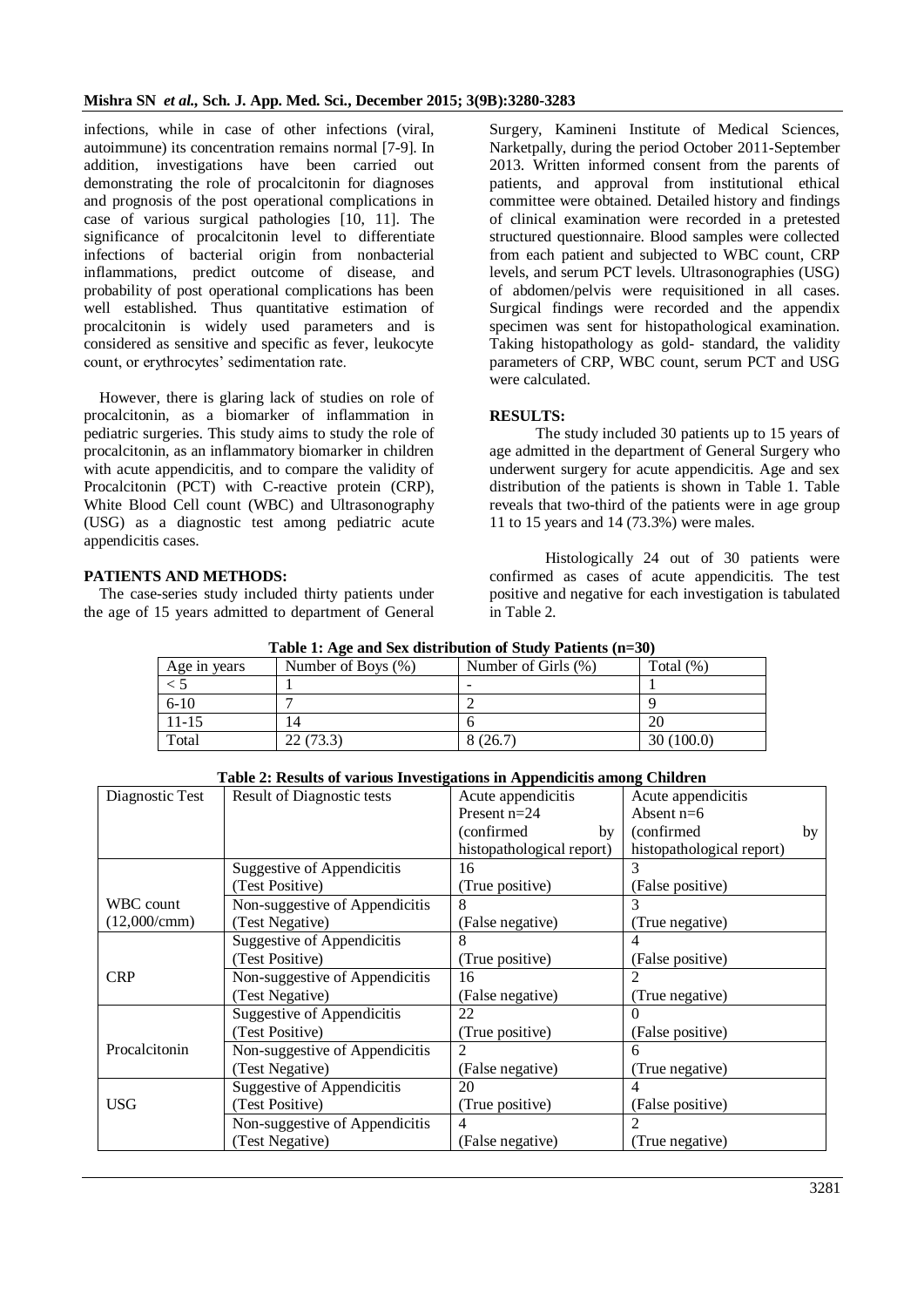Table 3 and Fig 1 depict the sensitivity, specificity, positive and negative predictive values for each investigation. Table reveals that serum procalcitonin had the highest sensitivity and specificity as well as positive and negative predictive value out of

the four investigations. On the other hand, CRP was detected to have the lowest sensitivity, specificity as well as positive and negative predictive values out of four investigations.

| $\sim$ which is a computation of military and $\sim$ in the computational contribution of the computation of $\sim$ |              |              |                     |                     |  |
|---------------------------------------------------------------------------------------------------------------------|--------------|--------------|---------------------|---------------------|--|
| Investigation                                                                                                       | Sensitivity  | Specificity  | Positive Predictive | Negative Predictive |  |
|                                                                                                                     | (Percentage) | (Percentage) | Value               | value               |  |
|                                                                                                                     |              |              | (Percentage)        | (percentage)        |  |
|                                                                                                                     | 66.67        | 50.00        | 84.21               | 27.27               |  |
| WBC count                                                                                                           |              |              |                     |                     |  |
| C-reactive Protein                                                                                                  | 33.33        | 33.0         | 66.67               | 11.11               |  |
| Serum                                                                                                               | 91.67        | 100          | 100                 | 75.00               |  |
| Procalcitonin                                                                                                       |              |              |                     |                     |  |
| USG.                                                                                                                | 83.33        | 33.0         | 83.33               | 33.33               |  |





**Fig-1: Validity parameters of WBC count, CRP, USG and procalcitonin among study patients**

## **DISCUSSION**:

Procalcitonin is a calcitonin precursor and has emerged as one of the useful early laboratory signs for systemic bacterial and fungal infections. In healthy individuals, the normal plasma PCT levels are  $< 0.5$ ng/ml. In recent decades, scientific evidence has gathered in favour of utilizing plasma PCT level as a biomarker for acute appendicitis. This concept is based on the hypothesis that fecaliths that carry a high load of gram-negative bacteria play a predominant role in pathophysiology of acute appendicitis by causing obstruction of appendiceal lumen. Experimental studies have demonstrated that the injection of bacterial endotoxin into healthy subjects cause an increase in PCT after a latency period of 2-3 hours and reaching a plateau after 6-12 hours. This increase is significantly higher (up to 1,000ng/ml) during bacterial invasion while viral infection causes a minimal increase to 1.5ng/ml. However, a biomarker can be clinically useful only if it is Sensitive & Specific, Measurable,

Affordable, Responsive and Reproducible (SMART). The present study attempted to study the validity (specificity, sensitivity, positive & negative predictive Values) of PCT as compared to other commonly used diagnostic tests for acute appendicitis among children using histological evidence as the gold standard. The study revealed the sensitivity, specificity, positive and negative predictive value of PCT in acute appendicitis among children as 91.67%, 100%, 100% and 75%, respectively. These results were higher for other tests including USG. The study results are comparable to study results reported by Chandel *et al.;* [12] (sensitivity 95.65%, specificity 100%) and by Kafetzis *et al.;* [13] (sensitivity 73.4%, specificity 94.6%). However, a study by Bulent *et al.;* [14] reported a significantly lower sensitivity and specificity level of 24% and 50%, respectively.